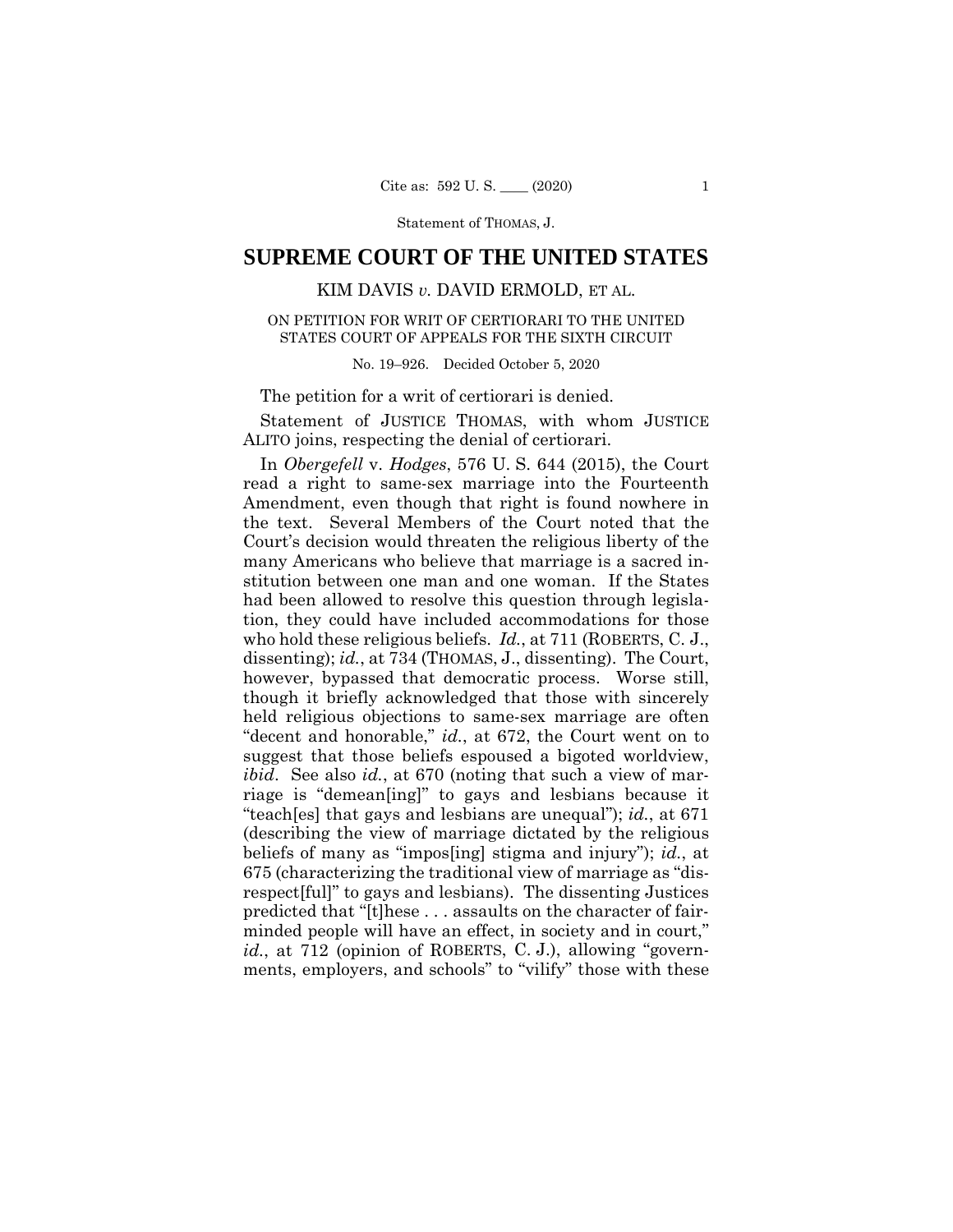religious beliefs "as bigots," *id.*, at 741 (opinion of ALITO, J.). Those predictions did not take long to become reality.

Kim Davis, a former county clerk in the Commonwealth of Kentucky, was responsible for authorizing marriage licenses. Davis is also a devout Christian. When she began her tenure as clerk, Davis' sincerely held religious beliefs that marriage exists between one man and one woman corresponded with the definition of marriage under Kentucky law. See Ky. Rev. Stat. §402.005 (1998); Ky. Const. §233A (2004). Within weeks of this Court granting certiorari in *Obergefell*, Davis began lobbying for amendments to Kentucky law that would protect the free exercise rights of those who had religious objections to same-sex marriage. But those efforts were cut short by this Court's decision in *Obergefell*.

As a result of this Court's alteration of the Constitution, Davis found herself faced with a choice between her religious beliefs and her job. When she chose to follow her faith, and without any statutory protection of her religious beliefs, she was sued almost immediately for violating the constitutional rights of same-sex couples.

Davis may have been one of the first victims of this Court's cavalier treatment of religion in its *Obergefell* decision, but she will not be the last. Due to *Obergefell*, those with sincerely held religious beliefs concerning marriage will find it increasingly difficult to participate in society without running afoul of *Obergefell* and its effect on other antidiscrimination laws. It would be one thing if recognition for same-sex marriage had been debated and adopted through the democratic process, with the people deciding not to provide statutory protections for religious liberty under state law.\* But it is quite another when the Court

——————

<sup>\*</sup>Under this Court's precedents, "the right of free exercise does not relieve an individual of the obligation to comply with a valid and neutral law of general applicability on the ground that the law proscribes (or pre-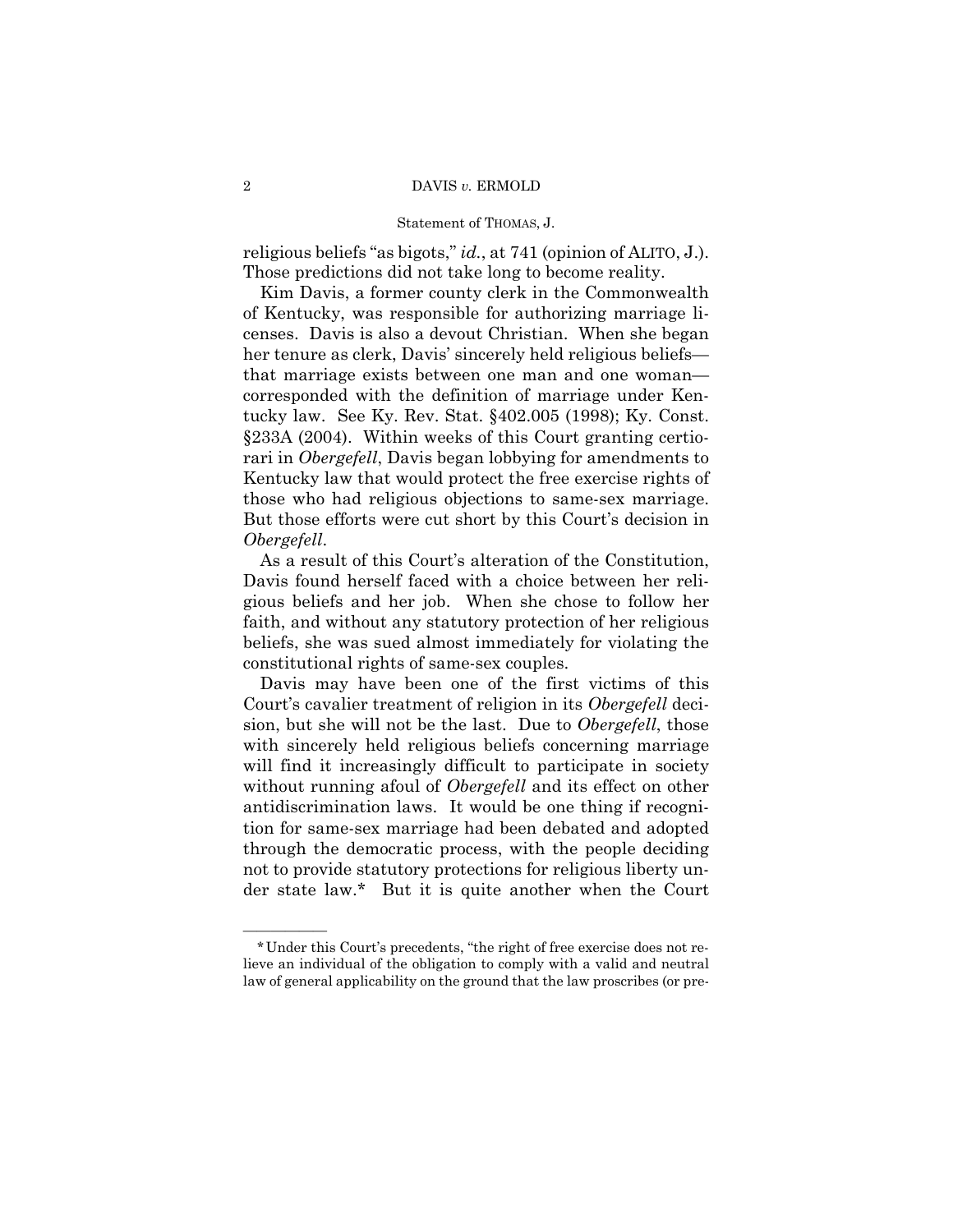forces that choice upon society through its creation of atextual constitutional rights and its ungenerous interpretation of the Free Exercise Clause, leaving those with religious objections in the lurch.

Moreover, *Obergefell* enables courts and governments to brand religious adherents who believe that marriage is between one man and one woman as bigots, making their religious liberty concerns that much easier to dismiss. For example, relying on *Obergefell*, one member of the Sixth Circuit panel in this case described Davis' sincerely held religious beliefs as "anti-homosexual animus." 936 F. 3d 429, 438 (2019) (Bush, J., concurring in part and concurring in judgment). In other words, *Obergefell* was read to suggest that being a public official with traditional Christian values was legally tantamount to invidious discrimination toward homosexuals. This assessment flows directly from *Obergefell*'s language, which characterized such views as "disparag[ing]" homosexuals and "diminish[ing] their personhood" through "[d]ignitary wounds." 576 U. S., at 672, 678. Since *Obergefell*, parties have continually attempted to label people of good will as bigots merely for refusing to alter their religious beliefs in the wake of prevailing orthodoxy. See *Campaign for Southern Equality* v. *Bryant*, 197 F. Supp. 3d 905, 910 (SD Miss. 2016) (recognizing the plaintiffs' argument equating an accommodation allowing religious objectors to recuse themselves from signing same-sex licenses with impermissible discrimination); *Brush & Nib Studio*, *LC* v. *Phoenix*, 244 Ariz. 59, 66, 418 P. 3d 426, 434

——————

 scribes) conduct that his religion proscribes (or prescribes)." *Employment Div., Dept. of Human Resources of Ore.* v. *Smith*, 494 U. S. 872, 879 (1990) (internal quotation marks omitted). As a result of *Smith*, accommodations for those with sincerely held religious beliefs have generally been viewed as the domain of positive state and federal law. See, *e.g.*, *Klein* v. *Oregon Bureau of Labor & Industries*, 289 Ore. App. 507, 543– 546, 410 P. 3d 1051, 1074–1076 (2017) (rejecting a Free Exercise claim under *Smith*).